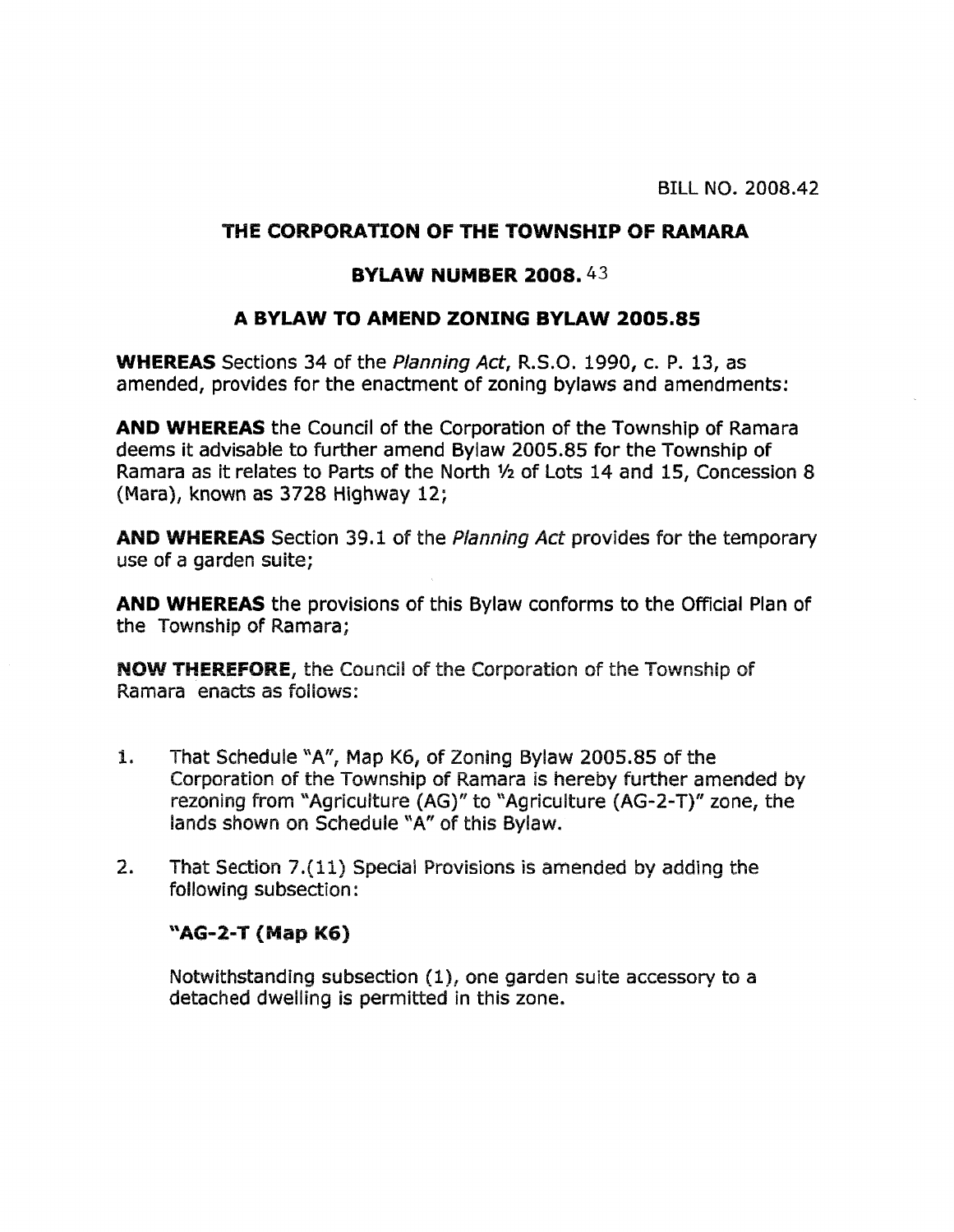Notwithstanding subsection (1), one garden suite shall only be occupied as a temporary use to a detached dwelling that is constructedand occupied on this lot according to the provisions of this Bylaw.

Notwithstanding subsection (3), the garden suite shall be located within the detached dwelling existing at the time when this bylaw comes into effect.

Notwithstanding subsection (3), any detached dwelling, other than a garden suite, shall be located a maximum distance of 414 metres from the point at the north-east corner of the lot at the intersection of Highway 12 and Concession Road 9.

All other provisions of this Bylaw shall apply."

- $3.$ The temporary use of this lot for a temporary garden suite shall be in effect for a maximum of ten years from the day of the passing of this Bylaw.
- That Schedule "A" attached, does and shall form part of this Bylaw."  $4.$
- $5.$ That this Bylaw shall come into force and take effect on the date of the passing thereto, subject to the provisions of Section 34 of the Planning Act. as amended.

BYLAW READ A FIRST, SECOND AND THIRD TIME AND PASSED THIS 7th DAY OF JULY, 2008.

RICHARD P. BATES, BAS, CET-**CLERK**